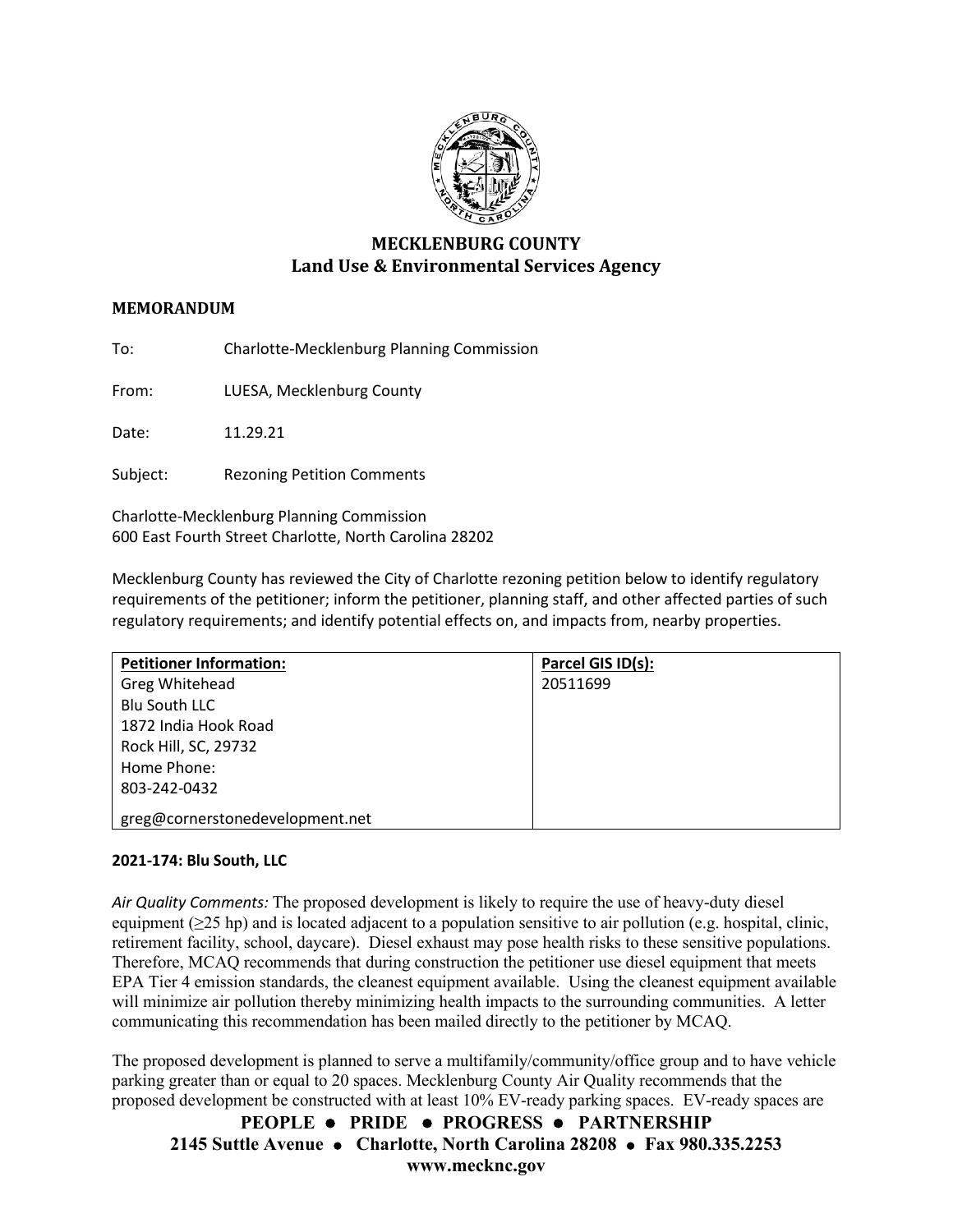those that have pre-installed electrical panel capacity with a dedicated circuit, raceway with conduit, and either a junction box or 240V outlet.

It is typically 3-4 times less expensive to install EV charging infrastructure during initial construction versus retrofitting due to the increased costs from demolition, trenching, and redundant permitting fees.

As a point of reference, the LEED (Leadership in Energy Efficiency and Design) standard for Electric Vehicles in New Construction requires developers to install electrical vehicle supply equipment (EVSE) in 5% of all parking or make 10% of all parking spaces EV-ready. More information on these standards can be found in LEED v4.1: Building Design and Construction: New Construction located at: [www.usgbc.org.](http://www.usgbc.org/)

#### *Ground Water Services Comments:*

Groundwater & Wastewater Services records indicate contamination site(s) exist on or within 1,500 feet of the property included in the petition. An established Area of Regulated Groundwater Usage (ARGU) as defined by the Mecklenburg County Groundwater Well Regulations extends 1,500 feet around the contamination sites. In an ARGU where municipally supplied water is available water supply wells for potable water supply, irrigation or open loop geothermal systems may not be permitted or constructed on or within 1,000 feet of contamination sites. Wells may be permitted with special construction and sampling requirements between 1,000 and 1,500 feet of contamination sites.

GWS records indicate that a permit for water supply well abandonment was issued for this location in July 2021, but the status is unknown. If water supply wells exist at this property, then the wells should be protected during site development by flagging and fencing or be permanently abandoned in accordance with the Mecklenburg County Groundwater Well Regulations prior to site development commencing. A permit from GWS is required prior to well abandonment. Well abandonment is required to be completed by a well driller certified in NC.

*Storm Water Services Comments:* A Floodplain Development permit must be obtained documenting compliance with the City of Charlotte Floodplain Regulations for all development occurring in the floodplain. In addition, staff recommend any structures proposed within the Community Special Flood Hazard Area be constructed to a Flood Protection Elevation equal to the Community Base Flood Elevation plus two (2) feet of freeboard based upon recent analyses of the future floodplains supported by the Storm Water Advisory Committee.

*Solid Waste Comments:* No comments

#### **Department Contacts:**

Petitioners seeking to address individual comments and issues may follow up with the following Mecklenburg County staff: *Air Quality Comments:* PJ McKenzie - (paul.mckenzie@mecklenburgcountync.gov) *Ground Water Services:* Shawna Caldwell - *(*shawna.caldwell@mecklenburgcountync.gov*)*

*Storm Water Services:* Myrette Stephen - (myrette.stephen@mecklenburgcountync.gov)

**PEOPLE PRIDE PROGRESS PARTNERSHIP 2145 Suttle Avenue Charlotte, North Carolina 28208 Fax 980.335.2253 www.mecknc.gov**